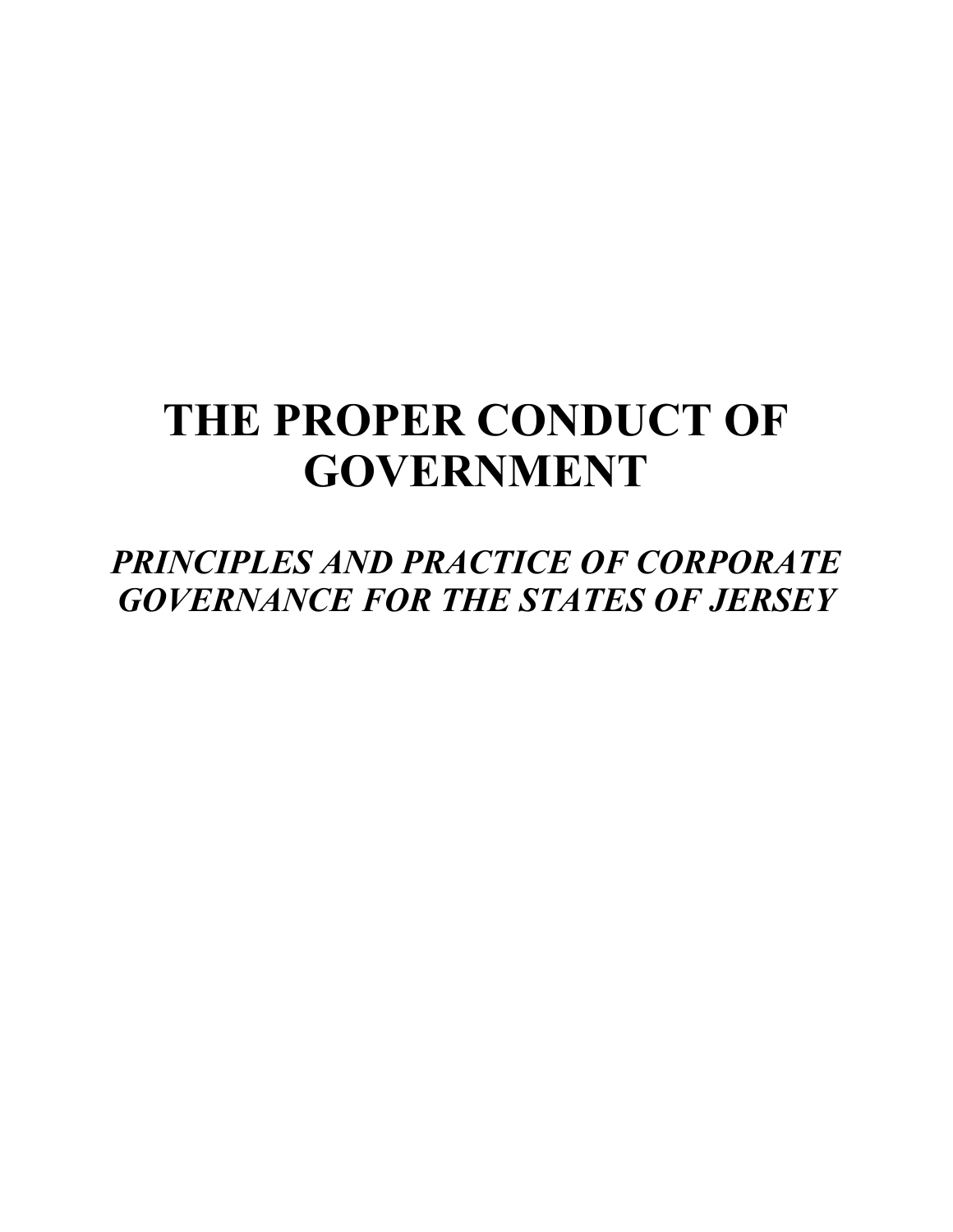## **INDEX**

|                                                                                                                                                                                                                                                                                           | Page           |
|-------------------------------------------------------------------------------------------------------------------------------------------------------------------------------------------------------------------------------------------------------------------------------------------|----------------|
| $\mathbf{1}$                                                                                                                                                                                                                                                                              | $\overline{2}$ |
| 2.                                                                                                                                                                                                                                                                                        | 4              |
| 3.                                                                                                                                                                                                                                                                                        | $7-9$          |
| 4.                                                                                                                                                                                                                                                                                        | $10 - 15$      |
| 5.<br><b>Statutory Accountability</b><br>Accountability for Public Money<br>Communication with Stakeholders<br>Roles and Responsibilities<br><b>Annual Reporting</b><br><b>Internal Controls</b><br><b>Audit Committees</b><br><b>External Auditors</b><br>Leadership<br>Codes of Conduct | $16 - 26$      |
| 6.                                                                                                                                                                                                                                                                                        | 27-29          |
| 7.                                                                                                                                                                                                                                                                                        | $30 - 31$      |
| <b>APPENDICES:</b>                                                                                                                                                                                                                                                                        |                |
| Audit Commission Terms of Reference 1994 (1A), revised 1997 (1B)<br>$\mathbf{1}$                                                                                                                                                                                                          |                |
| Extract from States of Jersey Members' Handbook Chapter 7<br>2.<br>"Conduct of Members in Discharge of Official Duties".                                                                                                                                                                  |                |
| Example of a Local Authority Code of Corporate Governance<br>3.<br>(Members Duties) - Harrow Council 1996.                                                                                                                                                                                |                |

 $\sim$   $-$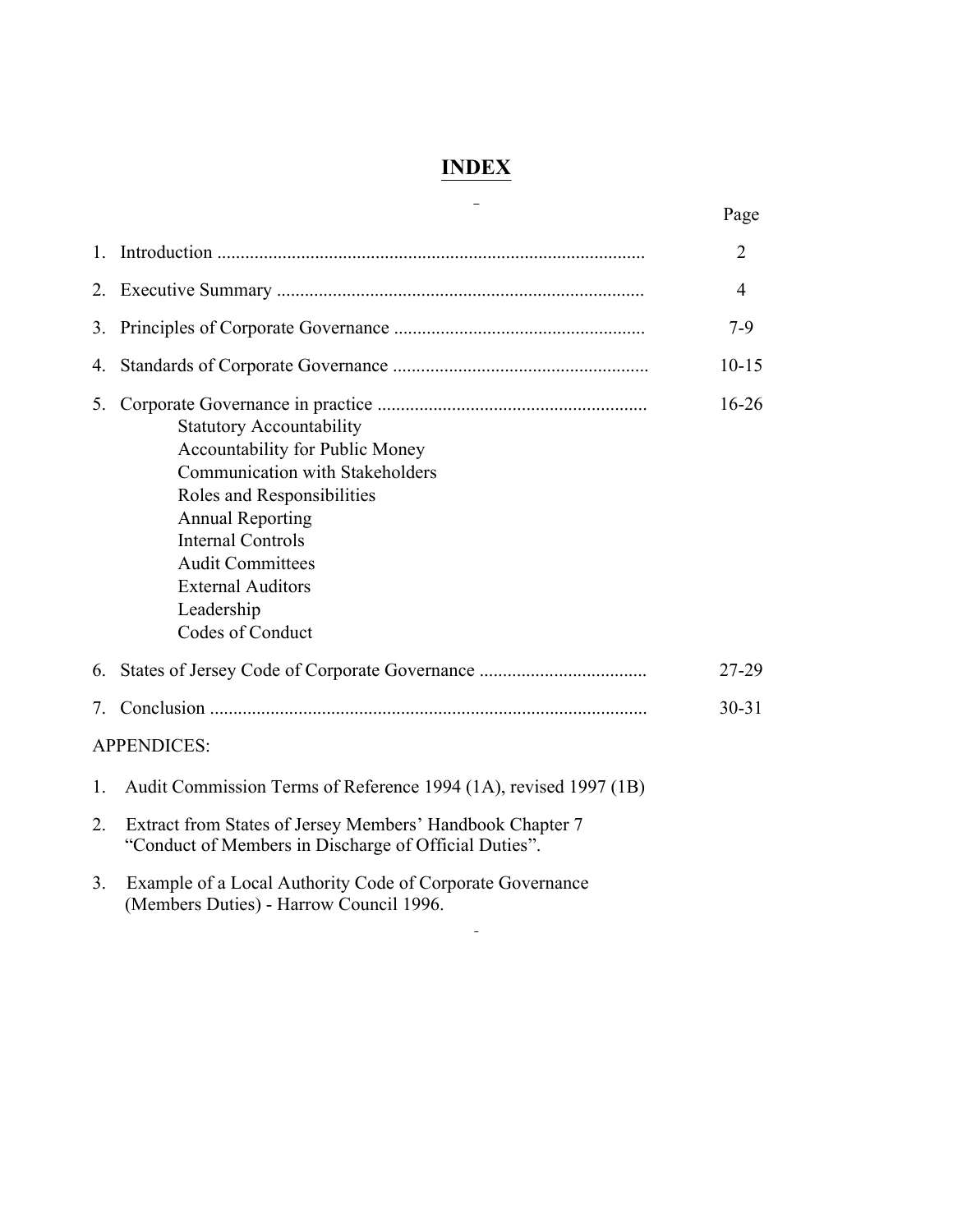## **1. INTRODUCTION**

- 1. At a time when the States of Jersey is the subject of ever-closer external scrutiny and external criticism of its machinery of government, and growing claims of internal mis-management from the media and Island residents, the principles, standards and practice of good corporate governance should receive the highest attention.
- 2. For the machinery of government to have proper credibility and increase public confidence, the Commission believes that the States' vision, aims and objectives must be supported by **a robust framework of corporate governance** in order to achieve the "high standard of public service" promised in the Strategic Policy Report "2000 and Beyond". Positive action is required, together with a firm commitment, to ensure that the States' administration is directed and controlled in accordance with best practice.
- **3.** This report proposes such a framework, built on sound principles and standards outlined in the reports of the Cadbury, Greenbury, Hampel and Nolan, Committees, and most recently the Turnbull Report, and Codes of Best Practice published by H. M. Treasury (for implementation in U.K. Central Government Departments) and the NHS Executive. It recognises, in particular, the rather unique style and organisation of the States' administration, and incorporates those features which will enhance the administration of the Island's affairs and support the achievement of the States' strategic objectives. **The States Audit Commission strongly recommends the adoption of the principles of a corporate governance framework at the earliest possible opportunity, and would urge the States to require the relevant Committee to bring forward a proposition to implement such a framework as a priority.**
- 4. Whilst it can be argued that the issue of corporate governance goes beyond the boundaries of the Commission's remit of value for money issues and advising on matters relating to the audit of the States Accounts, it can be counter-argued that the three fundamental principles of corporate governance i.e. openness, integrity and accountability, are also an integral requirement when demonstrating to the taxpayer that value for money is being achieved and that the States Accounts are meaningful. This report, therefore, is an important step in the States Audit Commission's strategy to promote a value for money culture in government administration. The Commission believes that success will only be possible if the required standards of corporate governance are adopted by all involved in providing government services.

## **States Audit Commission.**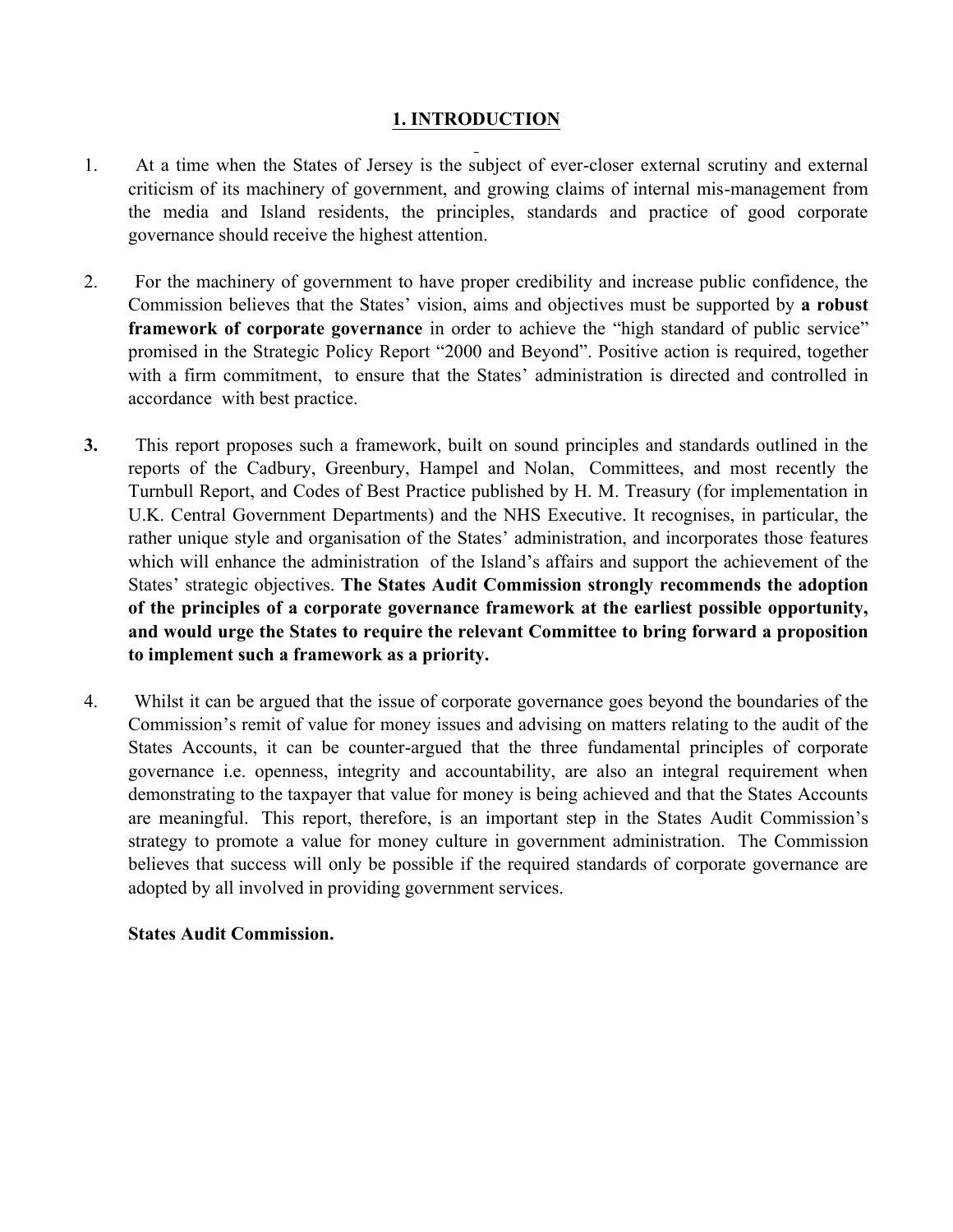## **2. EXECUTIVE SUMMARY**

- 5. This report examines the principles of corporate governance **openness, integrity, and accountability** - and those standards which are now widely recognised as being applicable to the public service, and to the conduct of all involved in public life.
- 6. It analyses current practice within the States of Jersey, compared to these standards, and whilst finding a fair degree of compliance with best practice, also finds that there is a need for the States of Jersey to further examine compliance with the standards, and to adopt a States of Jersey Code of Corporate Governance. This positive response would help to mitigate some of the current public disquiet with the performance of government.
- 7. The Commission proposes the adoption of such a code, which should govern the activities of all States Committees and other public bodies established by Act of the States, in order to ensure that the States "direct and control their activities". The code is as follows:-

*States of Jersey Standards of Corporate Governance.*

*"The States of Jersey require all States Committees, and other public bodies appointed by Act of the States, to direct and control their activities in accordance with the Statement of Intent, and to establish and maintain effective arrangements which will ensure:*

 *that public funds are properly safeguarded, are used economically, efficiently and effectively, and in accordance with statutory authority;*

*that their roles, objectives and performance are clearly and fully communicated;*

*the full and effective control of their activities;*

 *openness in their public affairs, subject only to a proper and appropriate level of confidentiality;*

*that a balance of power and authority is maintained;*

*that all appointments are based on merit;*

 *that systems of internal control and risk management are effectively maintained, and are subject to independent review;*

*that conduct is not influenced by prejudice, bias or conflicts of interest;*

*that an annual statement of compliance with this Code can be made;*

 *that the Annual Report and Accounts of the States of Jersey can state that effective systems of internal control and risk management are established and maintained."*

## *Framework of Roles and Responsibilities.*

*"The States of Jersey wishes to establish a strong framework of responsibilities for corporate governance, with clear roles established, as follows:*

 *the House Committee will review its code of conduct for members, and will arrange appropriate induction training for new members;*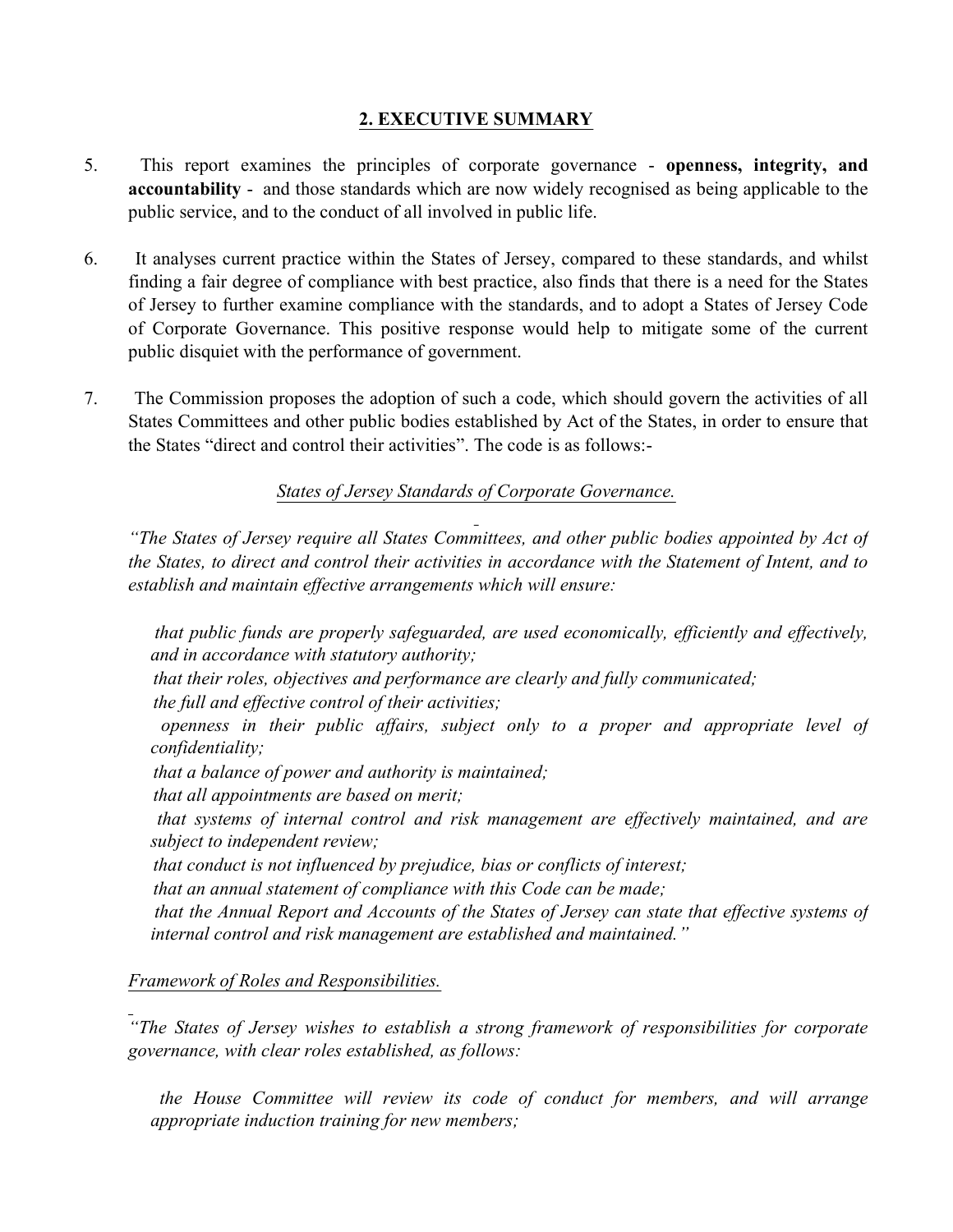*the Establishment Committee will issue appropriate guidance to all Committees on a code of conduct for staff;*

*all Committees will have their operations subject to scrutiny by an Audit Committee;*

 *an independent body (currently the States Audit Commission) will have responsibility for monitoring the adequacy of internal and external audit , monitoring compliance with this code and making recommendations thereon, and the publication of appropriate performance measures;*

 *the annual statements of compliance with this code and effective internal control and risk management systems will be subject to review by the States Auditor, who shall report thereon in the annual Report of the States Auditor;*

 *any legislative changes required by this code will be put into effect by the relevant Committees at the earliest opportunity."*

- 8. The whole question of corporate governance is wider than the financial accountability issue, and thus falls within the remit of the Policy and Resources Committee, although the financial aspects do mean that the Finance and Economics Committee also has a strong interest and should support the Policy and Resources Committee in taking a lead in proposing the adoption of the standards, and the creation of a framework within which they can be applied in practice. The States Audit Commission believes that it also has a role to play in supporting and endorsing a code of corporate governance, and monitoring progress towards implementation and compliance in practice. The adoption of a code will require the support of all States Members and Chief Officers, and endorsement by the Policy and Resources and Finance and Economics Committees.
- 9. The Commission hopes that this report is the first step towards the adoption of corporate governance principles throughout the States of Jersey. It is intended to encourage debate on an issue which it is believed is currently significant for good government and will provide long term benefit.

 $\overline{a}$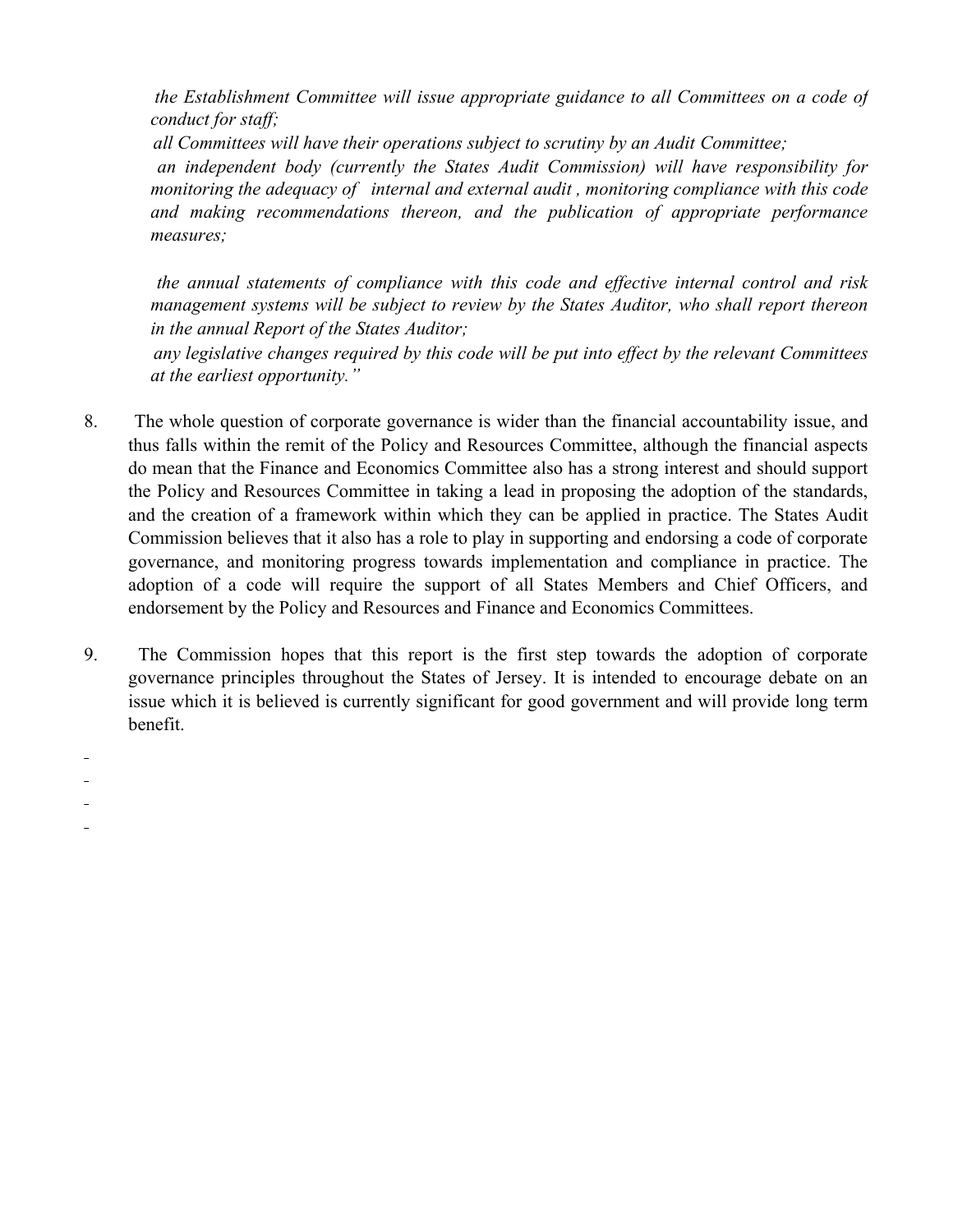## **3. PRINCIPLES OF CORPORATE GOVERNANCE**

- 10. The Cadbury Report on *"The Financial Aspects of Corporate Governance"* defined corporate governance as "the system by which organisations are directed and controlled". Whilst the Cadbury Committee examined corporate governance in the context of public companies, there is growing support for the view that its findings and recommendations are as relevant to public sector bodies, both elected and appointed.
- 11. Cadbury identified the three fundamental principles of corporate governance as:
	- **openness** Openness is required to ensure that stakeholders can have confidence in the decision-making processes and actions of public service bodies, in the management of their activities, and in the individuals within them. Being open through meaningful consultation with stakeholders and communication of full, accurate and clear information leads to effective and timely action and lends itself to necessary scrutiny.
	- **integrity** Integrity comprises both straightforward dealing and completeness. It is based upon honesty, selflessness and objectivity, and high standards of propriety and probity in the stewardship of public funds and management of a body's affairs. It is dependent on the effectiveness of the control framework and the personal standards and professionalism of the individuals within the body. It is reflected both in the body's decision-making procedures and in the quality of its financial and performance reporting.
	- **accountability** Accountability is the process whereby public service bodies, and the individuals within them, are responsible for their decisions and actions, including their stewardship of public funds and all aspects of performance, and submit themselves to appropriate external scrutiny. It is achieved by all parties having a clear understanding of those responsibilities, and having clearly defined roles through a robust structure.
- 12. These three fundamental principles, defined above in terms of public sector bodies, have been refined to include the findings and recommendations of the Nolan Committee on Standards in Public Life. Nolan identified and defined seven general principles of conduct which should underpin public life, and recommended that all public service bodies should draw up codes of conduct incorporating these principles.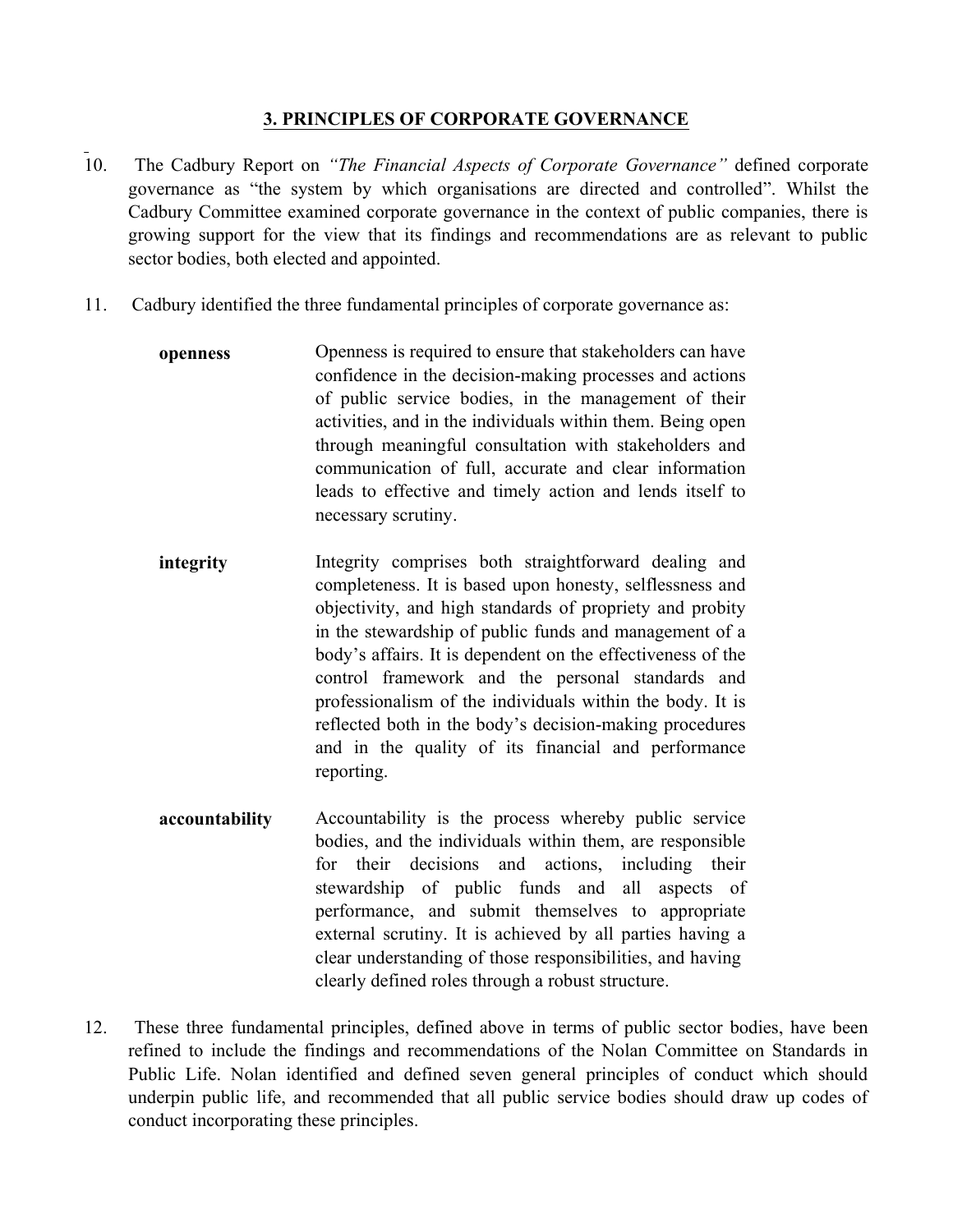13. Nolan's "principles of public life" are:

| selflessness   |
|----------------|
| integrity      |
| objectivity    |
| accountability |
| openness       |
| honesty        |
| leadership     |

14. All these fundamental principles are reflected in each of the three dimensions of corporate governance in public service bodies:

#### **organisational structures and processes**

 how the top management within organisations is appointed and organised, how its responsibilities are defined, and how it is held accountable.

#### **financial reporting and internal controls**

 how the top management of the organisation demonstrates its financial accountability for the stewardship of public money and its performance in the use of resources.

 the network of various internal controls established by the top management of the organisation to support it in its corporate policy-making role and to oversee operational management.

#### **standards of behaviour**

 how the management of the organisation exercises leadership in determining the values and standards of the organisation, which define the culture of the organisation and the behaviour of everyone in it.

15. Within these dimensions, and based on the fundamental principles, a set of 29 standards of corporate governance have been proposed by the Chartered Institute of Public Finance and Accountancy  $\left[1\right]$ , detailed in the next section.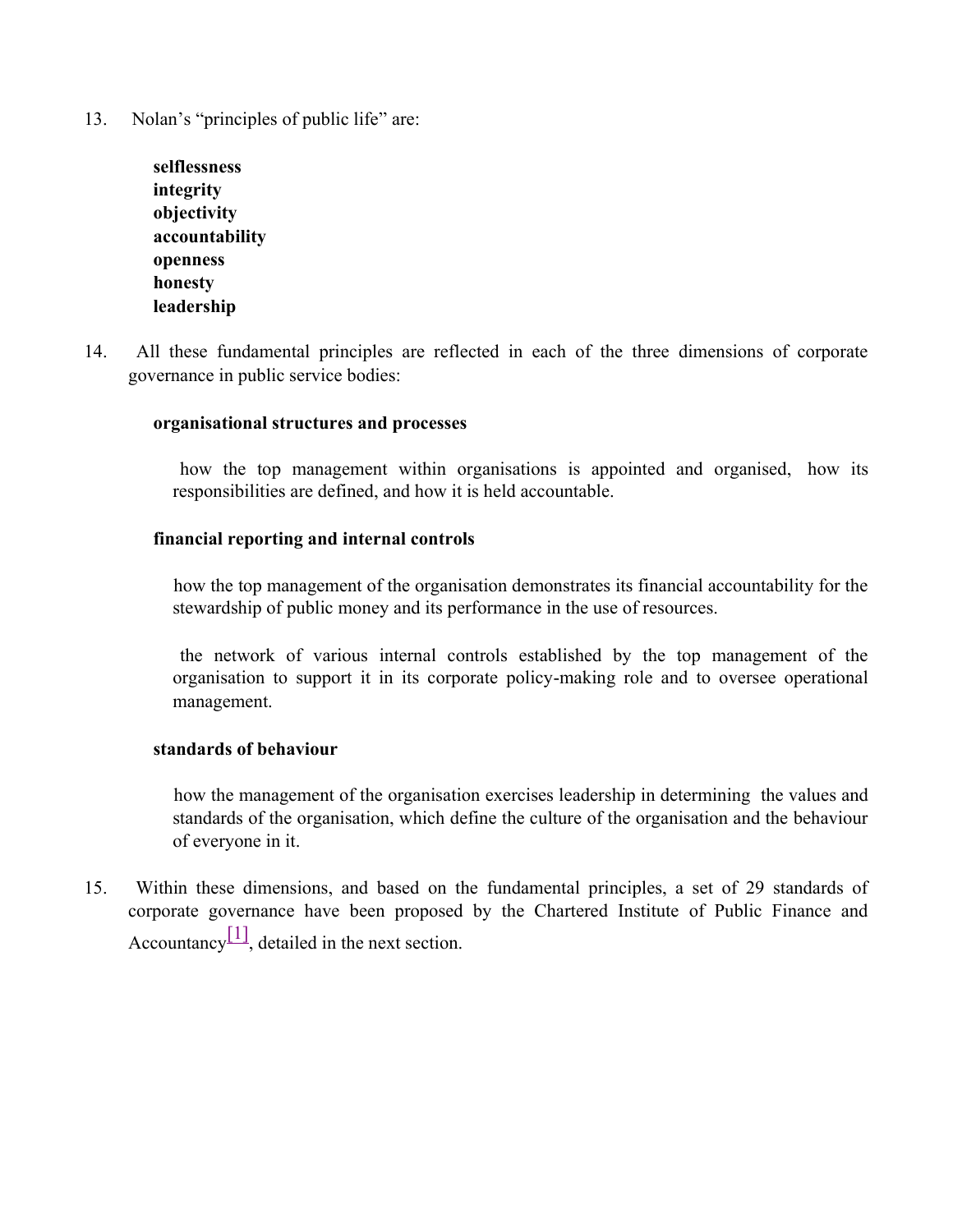## **4. STANDARDS OF CORPORATE GOVERNANCE**

**ORGANISATIONAL STRUCTURES AND PROCESSES**

#### **Statutory Accountability**

#### 16. **Standard 1**.

 $\overline{a}$ 

Public service bodies should establish effective arrangements to ensure compliance with all applicable statutes and regulations, and other relevant statements of best practice.

#### **Accountability for Public Money**

#### 17. **Standard 2**.

Public service bodies should establish appropriate arrangements to ensure that public funds are properly safeguarded and are used economically, efficiently and effectively, and in accordance with the statutory and other authorities that govern their use.

#### **Communication with Stakeholders**

#### 18. **Standard 3**.

Public service bodies should establish clear channels of communication with their stakeholders on the body's roles, objectives and performance, and appropriate processes to ensure that they operate effectively in practice.

#### 19. **Standard 4.**

Public service bodies should make an explicit commitment to openness in all the activities of the body, subject only to the need to preserve confidentiality in those specific circumstances where it is proper and appropriate to do so.

#### 20. **Standard 5.**

Public service bodies should report publicly the processes for making appointments, and should make publicly available the names of all members, together with their relevant other interests.

#### **Roles and Responsibilities**

#### **21. Standard 6.**

There should be a clearly defined division of responsibilities at the head of public service bodies to ensure a balance of power and authority, such that no one individual has unfettered powers of decision.

#### **22. Standard 7.**

Public service bodies should meet regularly, retain full and effective control over the body, and monitor the executive management.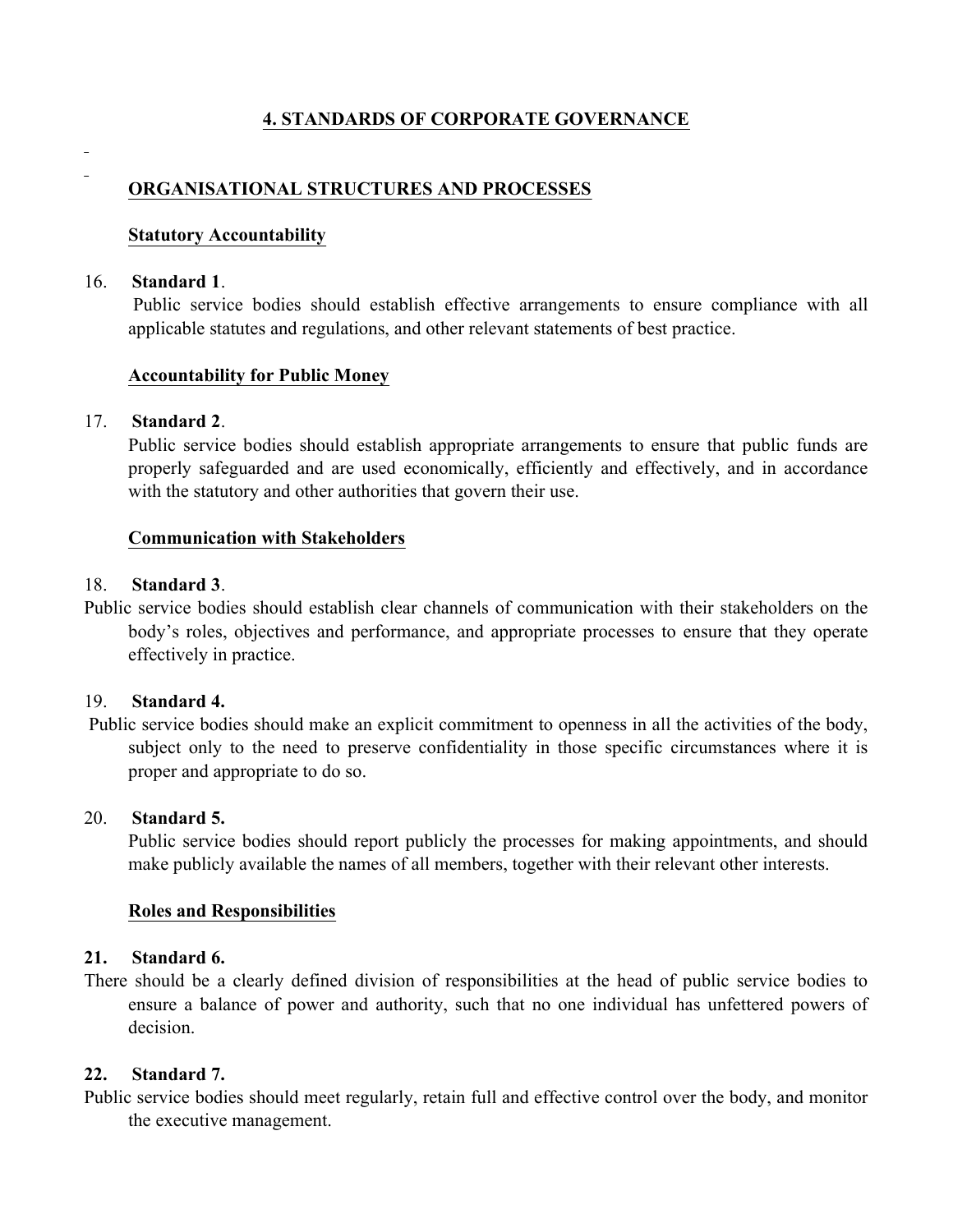## 23. **Standard 8.**

To ensure that the direction and control of the body is firmly in their hands, public service bodies should establish and maintain a framework of strategic control (scheme of delegated or reserved powers), which should include a formal schedule of those matters specifically reserved for their collective decision.

## 24. **Standard 9.**

To support them in carrying out their duties, public service bodies should establish clearly documented and understood management processes for policy development, implementation and review and for decision-making, monitoring, control and reporting, and formal procedural and financial regulations to govern the conduct of their business.

## 25. **Standard 10.**

Public service bodies should establish appropriate arrangements to ensure that they have access to all such relevant information, advice and resources as is necessary to enable them to carry out their role effectively.

## 26. **Standard 11.**

Where a public service body is responsible for making appointments, it should establish a formal process to ensure that such appointments are made in accordance with specified criteria and on the basis of merit and the individual's ability to carry out a defined role within the organisation. Such appointments should be a matter for the body as a whole.

## 27. **Standard 12**.

The role of chairman should formally be defined in writing, to include responsibility for providing effective strategic leadership and for ensuring the successful discharge of overall responsibility for the activities of the body as a whole.

## 28. **Standard 13**.

Non-executive members of public service bodies should provide an independent judgement on issues of strategy, performance, resources and standards of conduct. They should be independent of management and free from any other relationships which may materially interfere with their role. Their duties, terms of office, remuneration and its review should be clearly defined.

## 29. **Standard 14**.

Where a public services body is responsible for making appointments of non-executives, appointments should be for fixed terms and re-appointment should not be automatic, but subject to a formal appraisal by the chairman against a set of specific objectives given on appointment and the current and future requirements of the body.

## 30. **Standard 15.**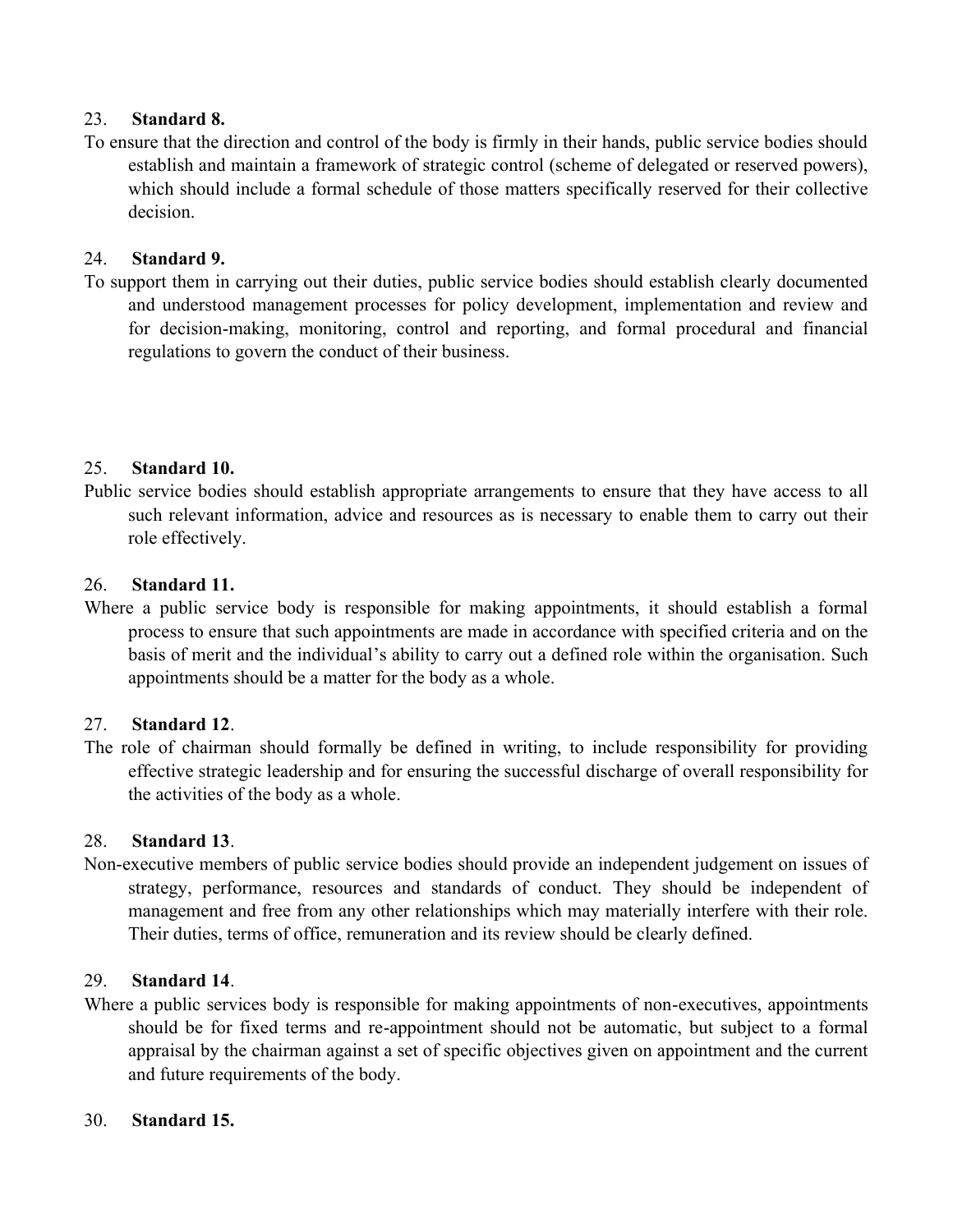The chief executive should have line responsibility for all aspects of executive management. They are accountable to the public service body for the ultimate performance and implementation of the body's policy.

## 31. **Standard 16**.

A senior executive, should be made responsible to the public service body for ensuring that appropriate advice is given to it on all financial matters, for keeping proper financial records and accounts, and for maintaining an effective system of internal financial control.

## 32. **Standard 17**.

A senior executive, should be made responsible to the public service body for ensuring that its procedures are followed and that all applicable statutes and regulations, and other relevant statements of best practice are complied with.

### 33. **Standard 18**.

Public service bodies should establish remuneration committees, comprising non-executive members, to make recommendations on the remuneration of top executives.

## **FINANCIAL REPORTING AND INTERNAL CONTROLS**

### **Annual Reporting**

#### 34. **Standard 19**

Public service bodies should publish on a timely basis an annual report presenting an objective, balanced and understandable account and assessment of the body's activities and achievements, and of its financial position and performance.

#### 35. **Standard 20**

Public service bodies should include in their annual report a statement explaining their responsibility for the body's accounts.

#### 36. **Standard 21**

Public service bodies should include in their annual report a statement confirming that they have complied with relevant standards or codes of corporate governance.

#### **Internal controls**

#### 37. **Standard 22**

Public service bodies should ensure that systems of internal control are established and continue to operate in practice, and should include in their annual report a statement on their effectiveness.

#### 38. **Standard 23**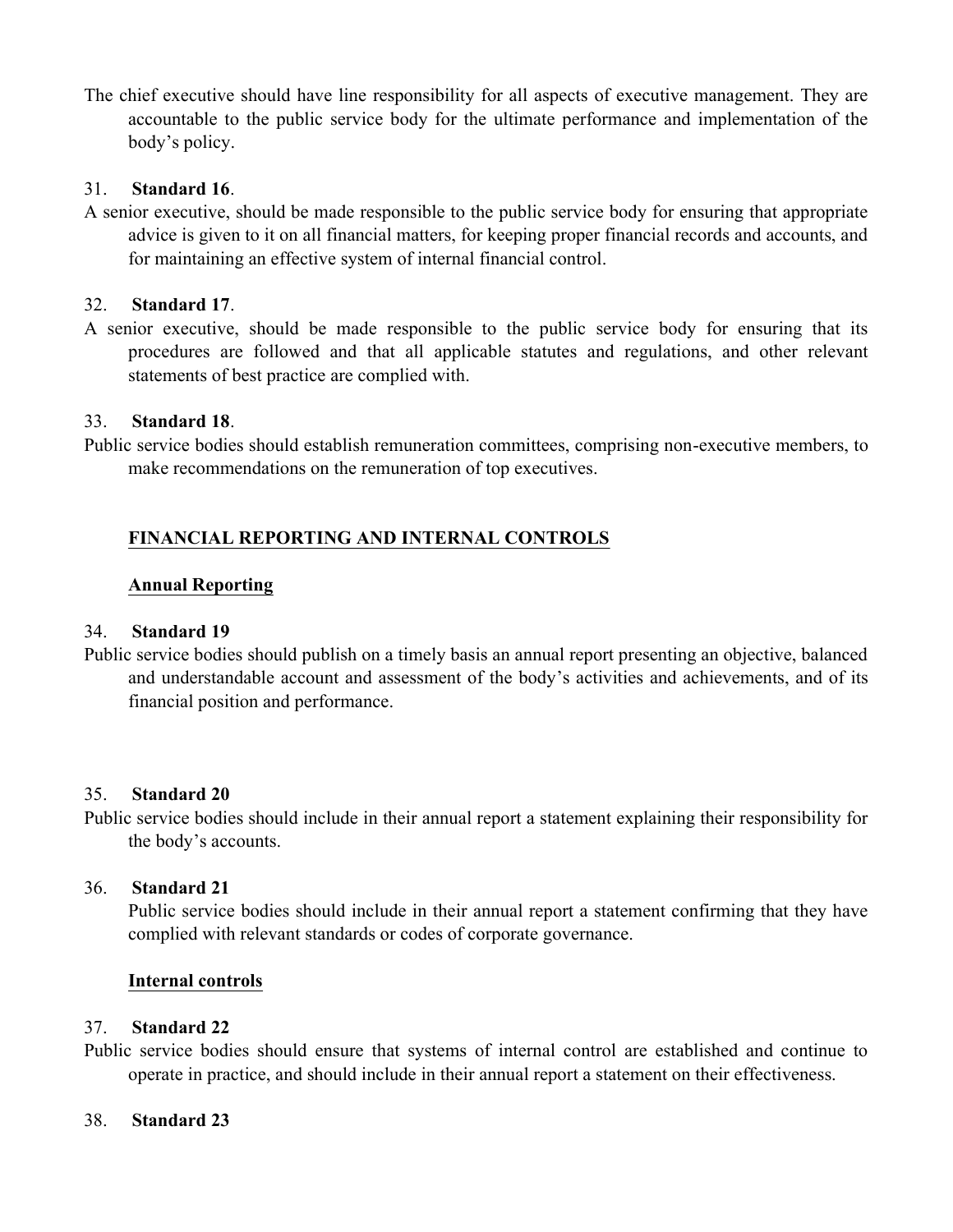Public service bodies should ensure that effective systems of risk management are established as part of the systems of internal control.

#### 39. **Standard 24**

Public service bodies should ensure that an effective internal audit function is established as part of the systems of internal control.

## **Audit Committees**

#### 40. **Standard 25**

Public service bodies should establish an Audit Committee, comprising non-executive members, with responsibility for the independent review of the systems of internal control and of the external audit process.

## **External Auditors**

#### 41. **Standard 26**

Public service bodies should ensure that an objective and professional relationship is maintained with the external auditors.

## **STANDARDS OF BEHAVIOUR**

#### **Leadership**

#### 42. **Standard 27**

Members of public service bodies should exercise leadership by conducting themselves in accordance with high standards of personal behaviour, as an example and role model for others within the organisation.

#### **Codes of Conduct**

#### 43. **Standard 28**

Public service bodies should develop a formal code of conduct defining the standards of personal behaviour, to which individual members and all employees of the body should be required to subscribe.

#### **Impartiality and objectivity**

## 44. **Standard 29**

Public service bodies should establish appropriate mechanisms to ensure that members and employees are not influenced by prejudice, bias or conflicts of interest.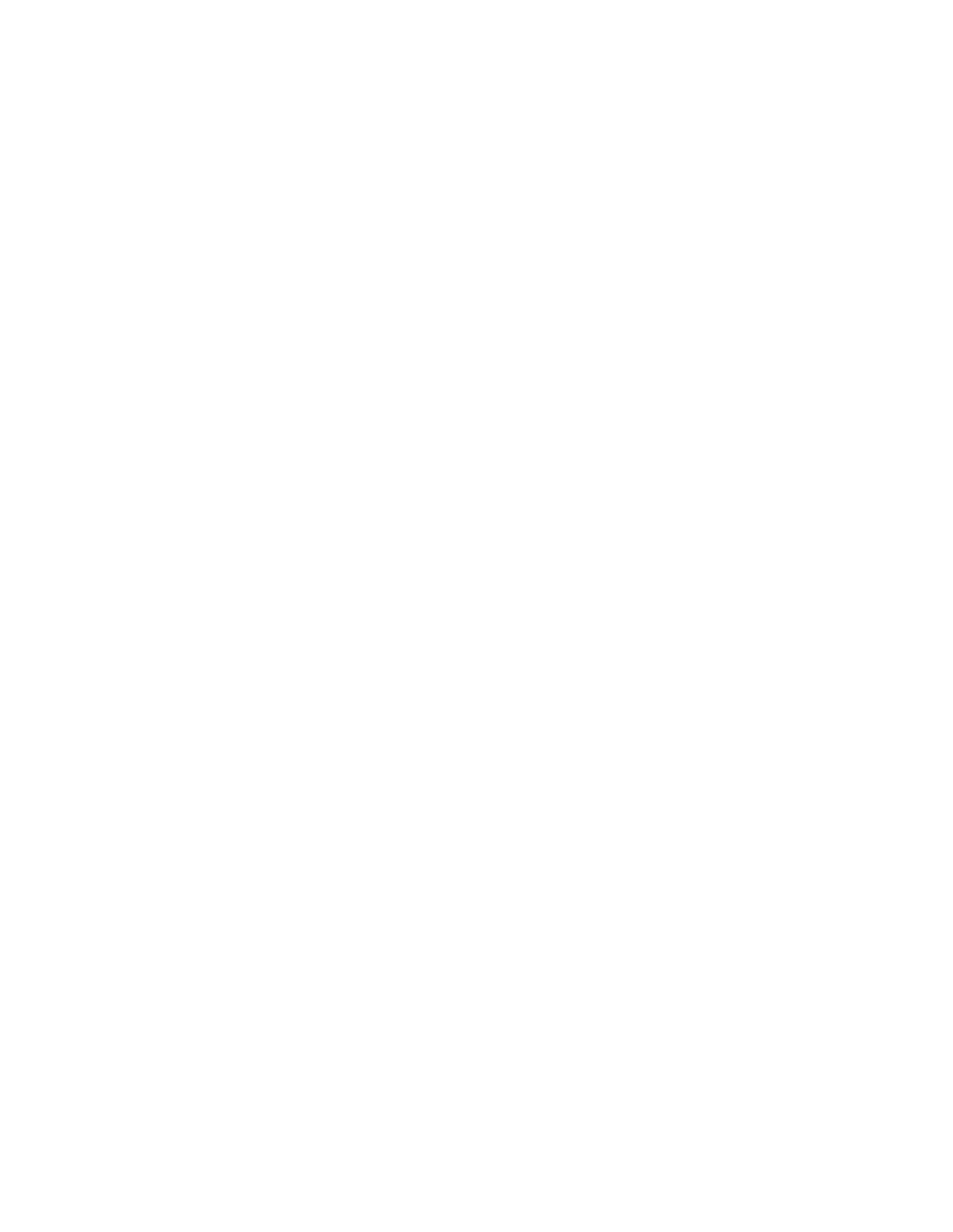## **5. CORPORATE GOVERNANCE IN PRACTICE**

- 45. The twenty-nine standards of corporate governance defined in the preceding section represent best practice. They have, however, been couched in general language to make them applicable to any type of public sector organisation, and need further clarification before a framework can be developed from them for the States of Jersey. In particular, the term " public service bodies", representing top management responsible for corporate governance issues, does not easily translate into any recognisable body within the States administration. For ease of application, however, the ultimate authority rests with the States, and suggestions are made as to the various bodies to whom responsibility for implementation can be delegated.
- 46. The organisational structure of the States of Jersey, (whereby the States is the legislative and policy making body and States Committees are delegated executive functions), is sufficiently robust to support a best practice corporate governance framework. The States represents both the supervisor and regulator, yet at the same time also fulfils an essentially political advocacy and representational function on behalf of the Island's electorate. It is the elected body to whom the States Committees, responsible for day to day management and administration of services, are accountable and by whom their performance is appraised. The adoption of best practice on corporate governance will only serve to strengthen the relationship between the States and its committees.
- 47. The sections that follow represent the main topics addressed by the standards, and are ordered in that way, with each bold number representing one of the 29 standards. Each standard is considered in terms of its relevance and application to the States of Jersey.

#### **Statutory accountability**

- 48. **Standard 1** deals with the issue of Committees' compliance with the directions of the States. States Committees have been established for specific purposes, with laid down terms of reference, with sometimes their appointment, and powers and duties, being a statutory one. Appropriate mechanisms are required to ensure that they do not exceed their powers or functions, and that they comply with the obligations placed upon them.
- 49. Whilst the States is advised by Law Officers and the States Greffier in this regard, the mechanism could be improved upon to prevent the possibility of breaches occurring. All members of States Committees must have a sufficient awareness, understanding and acceptance of their committee's powers, duties and obligations. Every States Committee should give a senior executive officer specific responsibility for ensuring that appropriate advice is given to them on compliance, and that all new committee members are given basic introductory information about the Committee's role, powers and responsibilities.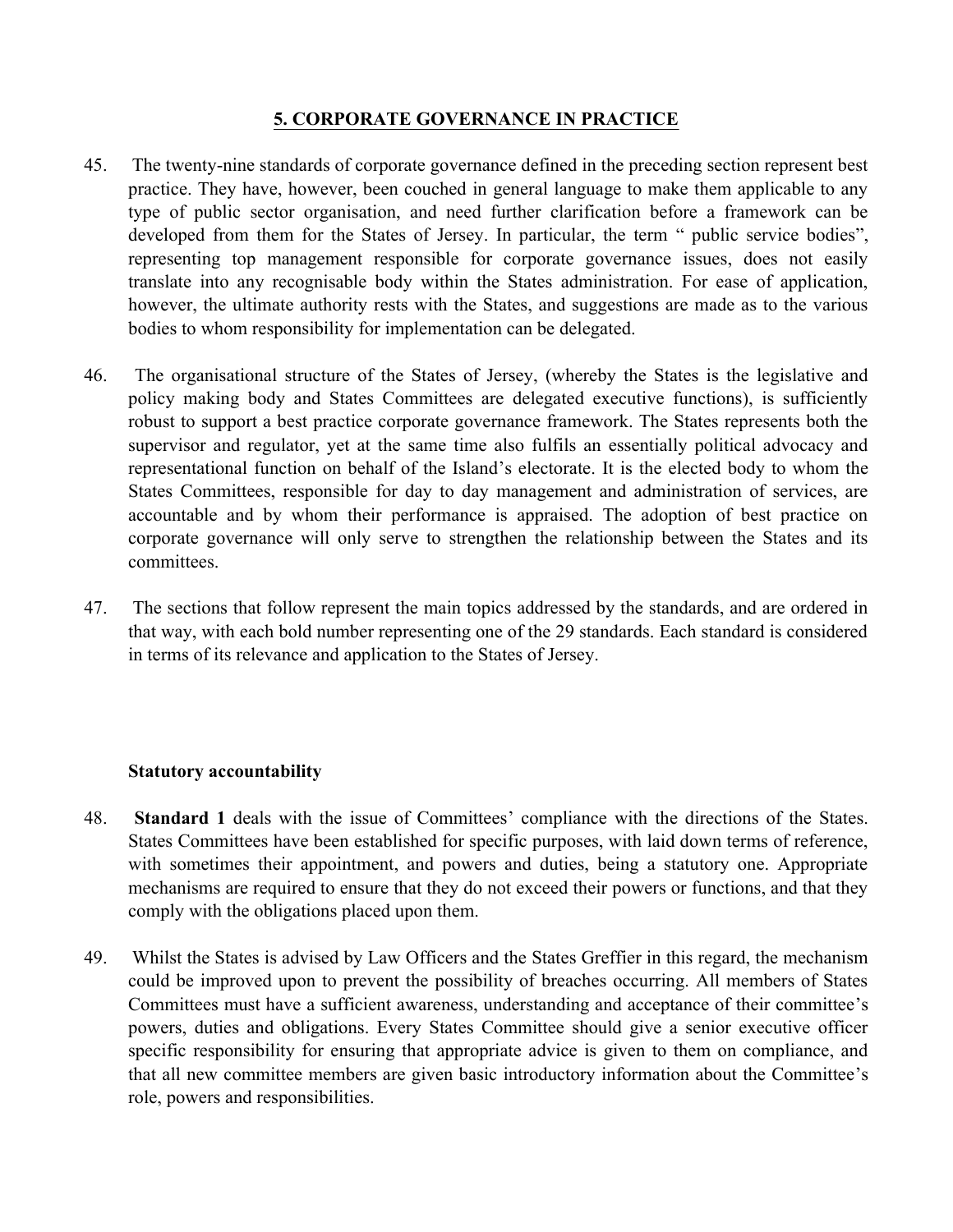## **Accountability for Public Money**

- 50. **Standard 2** deals with safeguarding and use of public funds. Accountability can be secured by having effective systems of internal control, and be discharged by timely, objective, balanced and understandable financial reporting. Consistently this is achieved throughout the public sector by giving a senior executive the specific responsibility, and in Jersey this is done by the appointment of the Treasurer of the States. There is also in place specific financial legislation incorporating the features necessary for accountability for public money.
- 51. Whilst this standard may be said to be met, the adequacy of the financial legislation, the respective roles and responsibilities of the Treasurer of the States, other financial executives, and the relationship between them, may need to be addressed to ensure that the current arrangements continue to meet this standard sufficiently.

### **Communication with stakeholders**

- 52. **Standard 3** deals with those stakeholders who have a legitimate interest in the activities of the States. These include providers of resources, users of services, employees and the wider community. The standard is one of the cornerstones of the "best value" initiative of the Labour government in the U.K. in that stakeholders are best placed to judge the value of the services provided.
- 53. In order to achieve this standard, the States should require the following actions:

 All States Committees should establish and publish formal standards and measures of performance, and report actual performance against them. These should not lie dormant in unpublished Business Plans but should be actively communicated from a central source. The States have allocated responsibility for the latter to the Corporate Strategy Unit. As performance monitoring is also an integral part in ascertaining if value for money is being achieved, the States Audit Commission and Audit Committees would maintain a monitoring role.

 Committees should inform stakeholders of their rights to information and services, and how to seek redress should they need it. This is not just concerned with freedom of information, but also with being pro-active in publishing information.

 Leaflets to ensure that stakeholders are informed. All service committees should produce, to a consistent standard, leaflets for display in public buildings, available free to the public, together with modern electronic means of communication. The Employment and Social Security Committee have been most active in the latter respect.

 Develop and publish formal procedures for dealing with enquiries and complaints, and ensure that they are dealt with promptly and efficiently. All States Committees could achieve this in the same manner as outlined above, the key issue being that the procedures are published and are supported by adequate arrangements at department level.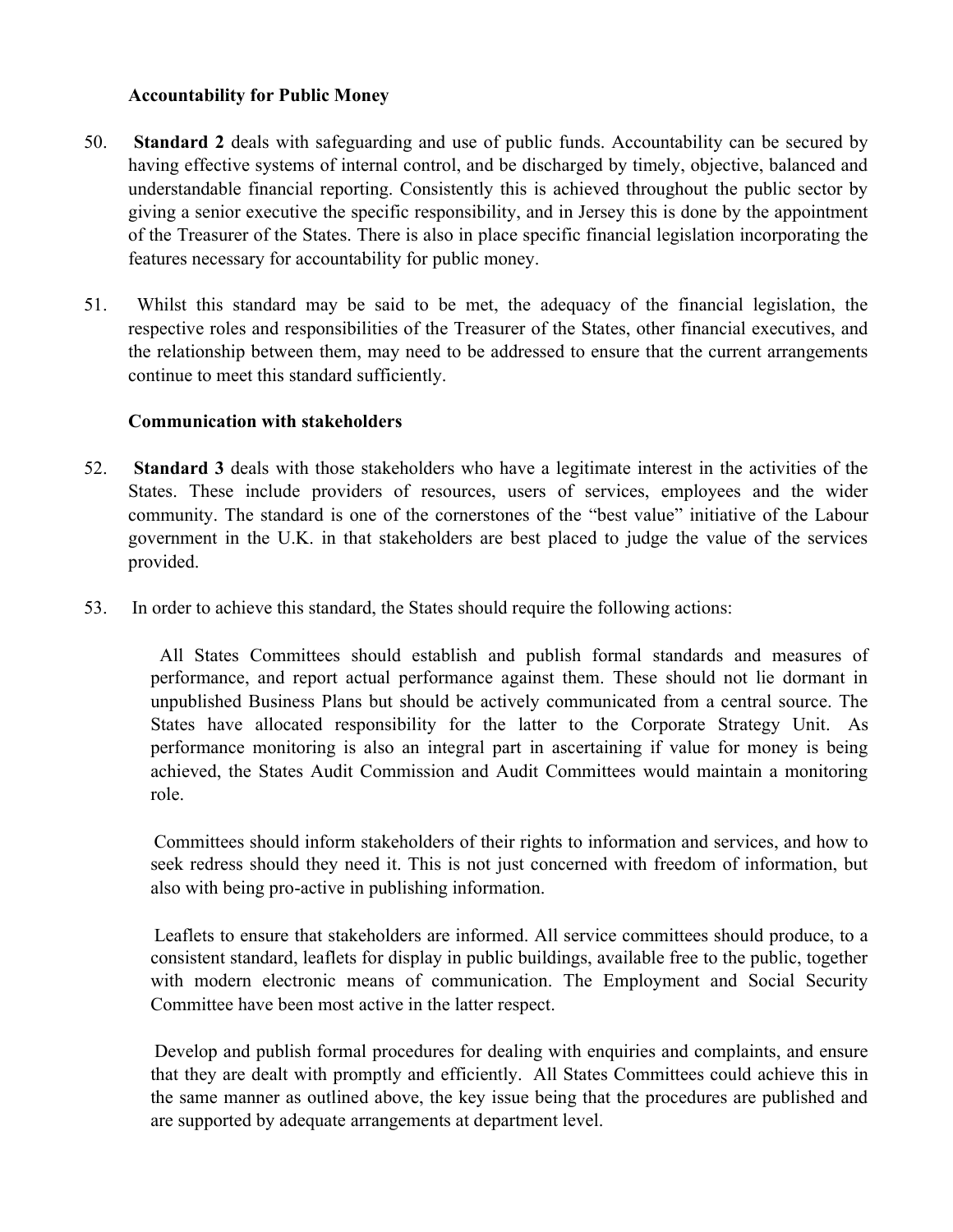Adequate arrangements are required to investigate external complaints, where internal complaints procedures have failed to deal with them to the satisfaction of the complainant. The existing arrangements in the States may need to be improved upon to satisfy this standard. In most public administrations this is achieved by the appointment of an independent ombudsman, and there is merit in investigating this proposal.

 Finally, clear procedures are required for employees to voice concerns or complaints about maladministration, breaches of the law or ethical concerns, in an environment where they will be supported and protected from reprisals. There should be a clear route to escalate concerns upwards from line management. All Employing Committees should publish this information to staff, using guidance which the Establishment Committee would be the most suitable committee to provide.

- 54. **Standard 4** deals with the question of openness and freedom of information. There should be an assumption that as much information as possible about the activities, including policy decisions and actions, of the States and its committees will be in the public domain, with information only being withheld when it falls within strictly defined criteria. This reflects the two fundamental principles of corporate governance and the principles of public life identified in the Nolan report. This has been recognised by the States, and a Freedom of Information Committee has now reported on this issue. This standard may therefore be met in the near future, subject to the decision of the States.
- 55. **Standard 5** concerns appointment of members, the way in which they are made, and giving publicity to the names of appointees, and their interests. The election of members to the States may not be of concern since the process is publicly known. There are, however, other public bodies established by the States where the processes for making appointments may not be publicly known, although they are confirmed as States' appointments. The application of this standard to such appointments may require further investigation.

## **Roles and Responsibilities**

- 56. **Standards 6 - 18,** concerning roles and responsibilities are not all directly relevant in the States of Jersey context. The checks and balances on power and authority are present within the current structure of Government and the States' administration (**Standard 6** ).
- 57. **Standard 7** concerns the control exercised by the States, and the corporate responsibilities which all members have for:

the strategic direction of the States

defining annual and long term objectives and action plans

monitoring performance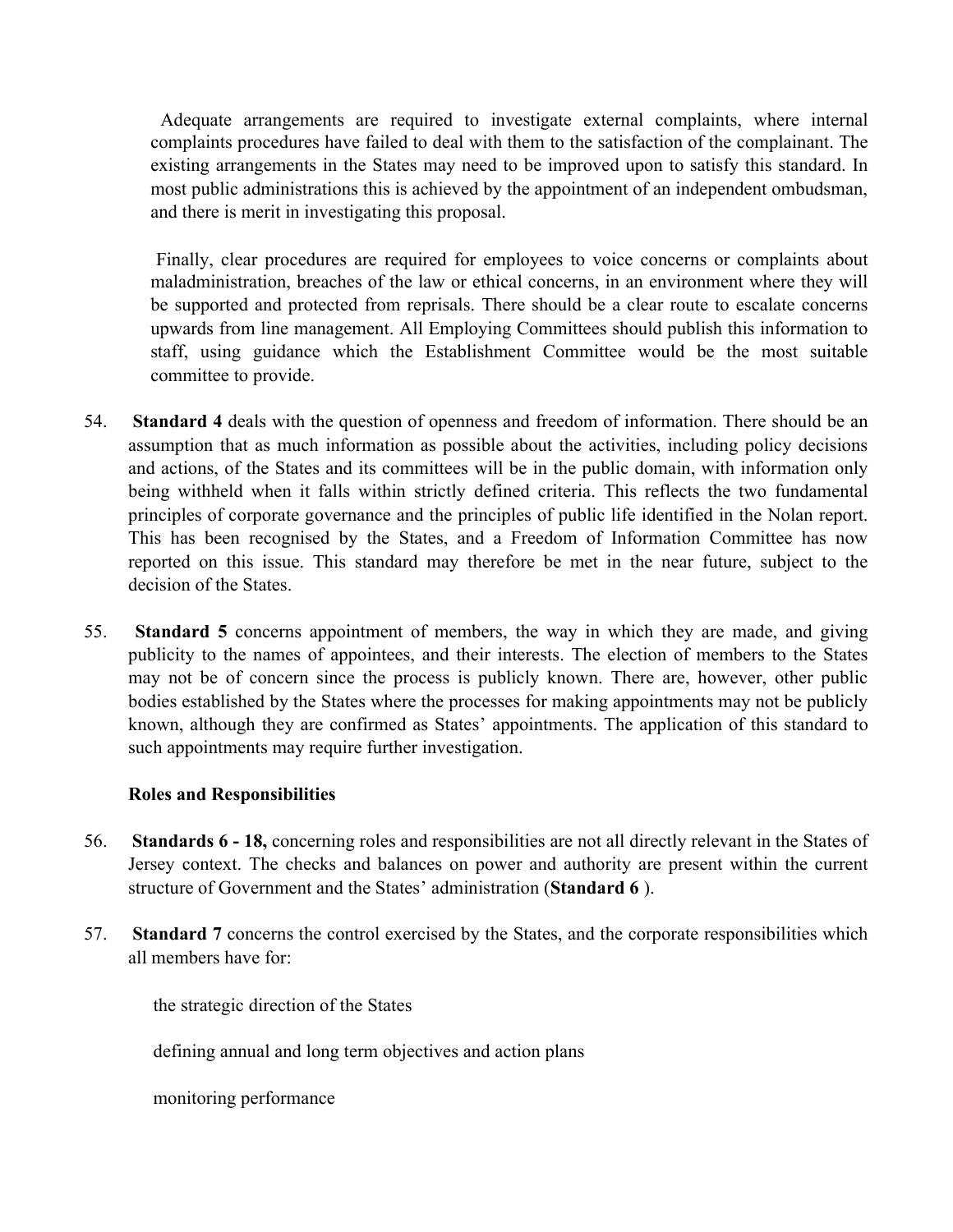establishing an effective system of corporate governance

safeguarding the public reputation of the States.

- 58. These corporate responsibilities must be recognised and accepted by all States members.
- 59. **Standard 8** concerns the delegation and reserving of powers. Powers are delegated to States Committees, with certain matters reserved for the collective decision of the States. There may also be delegation of powers from Committees to Chief Officers in some instances. Improvement could be made in that not all delegation and reserving of powers are sufficiently clear, and further investigation should take place to clarify this issue.
- 60. **Standard 9** concerns issues that will normally be part of an effective system of internal control which is examined in more detail in paragraphs 70 to 75.
- 61. In order to meet **Standard 10** which deals with access to information, advice and resources, it is important that all States members receive induction training, and have access to independent advice where necessary. The Nolan report recognises the need for more guidance and training, in particular induction training, to promote and reinforce standards of conduct in public life. It recommends specifically that new members should make a commitment to undertake induction training "*which should include awareness of public sector values, and standards of probity and accountability*".
- 62. **Standards 11 to 14** are not applicable to the States, except for those public sector bodies established by the States as public boards or similar e.g. W.E.B..
- 63. **Standards 15 to 17** concern those senior executives who are responsible for the functions of chief executive, director of finance and compliance officer. The standard concerning the chief executive does not apply, and nor does the absence of such an officer prevent the States from implementing corporate governance. The responsible financial officer should be a qualified accountant and a member of a recognised accountancy body. Membership of such a body will require compliance with professional, ethical and technical standards. This standard is met by the States, through the appointment of the Treasurer of the States. The compliance officer role is carried out by the Greffier of the States and the Law Officers, and this standard is met.
- 64. **Standard 18** concerning remuneration of senior executives is met by the activities of the Establishment Committee.

## **Annual reporting**

65. **Standards 19 to 21** concern the need to establish effective reporting arrangements to demonstrate proper accountability for the stewardship of public money, financial performance, and to support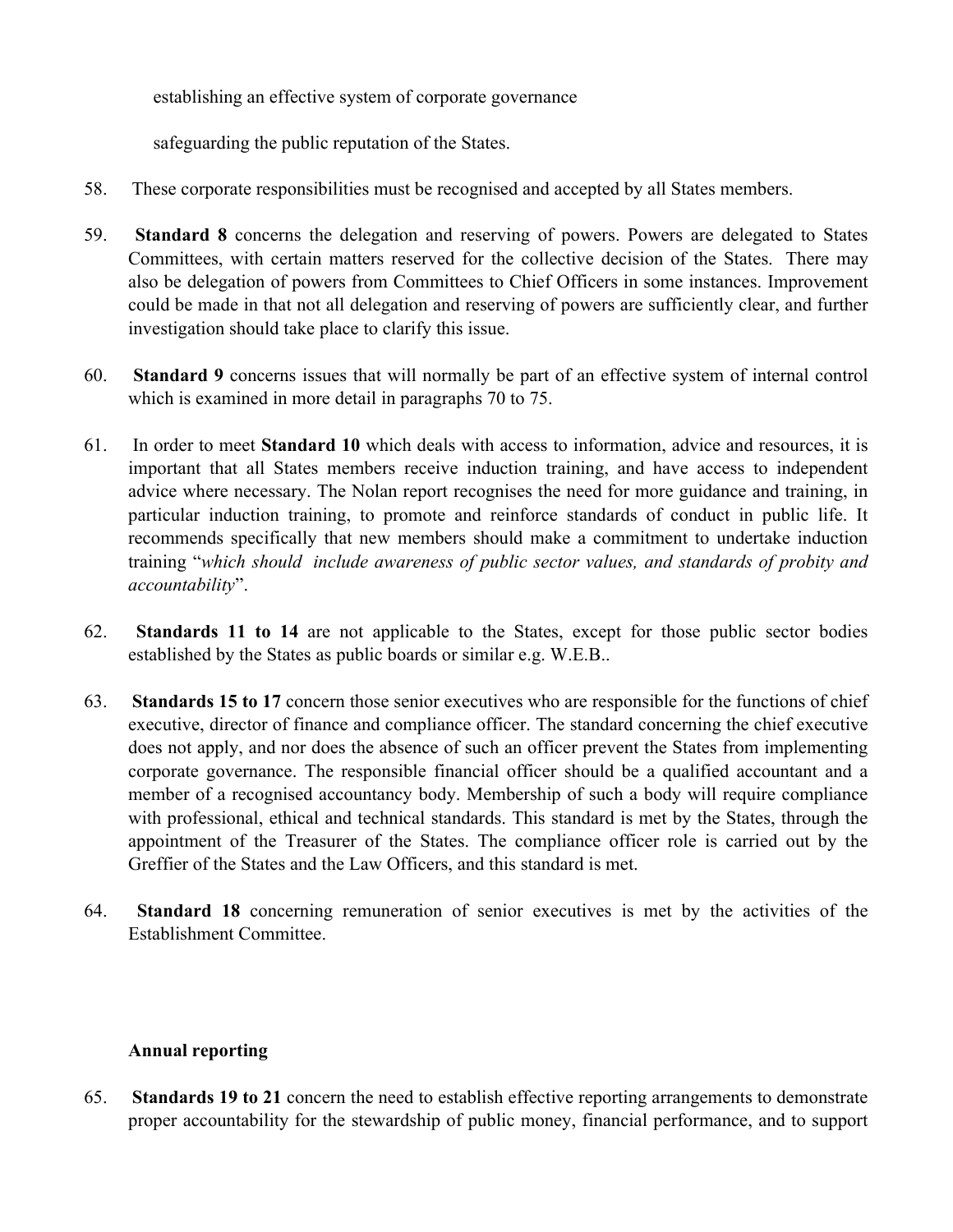corporate policy setting and the overseeing of management activities.

66. **Standards 19 and 20** are met, as they are required by the Finance Law. However **Standard 21** requires that the States demonstrate commitment to high standards of corporate governance by the inclusion in the annual report of a statement of compliance with relevant standards or codes of corporate governance, identifying those standards not complied with in the period and giving reasons for non-compliance. The *"compliance statement"* should be subject to independent audit review.

## **Internal controls**

67. **Standard 22** concerns internal control, the normal definition of which is:

 *" the whole system of controls, financial and otherwise, established in order to provide reasonable assurance of:*

- *a) effective and efficient operations*
- *b) internal financial control*
- *c) compliance with laws and regulations"*
- 68. The standard requires the States to report on the effectiveness of the system of internal control by a statement in the annual report, and the arrangements in place which allow the statement to be made. An appropriate arrangement would be a requirement that all States Committees submit a statement that adequate internal control has been established by their Chief Officer(s), and is effective in practice. In order for this statement to be made, Chief Officers will have to review the effectiveness of internal control, which is a primary responsibility of management. The extent of their review will in part be determined by an assessment of risks.
- 69. **Standard 23** concerns a requirement that the States establish effective systems of risk management. The Finance and Economics Committee has already recognised the important role that effective risk management plays in establishing internal control, and since 1997 has supported the activities of the Audit and Risk Management Division of the States Treasury in promoting risk management and assisting departments analyse and manage their risks. This standard is met.
- 70. **Standard 24** requires the States to establish an effective internal audit function. To comply with the requirements of the Auditing Practices Board's Auditing Guideline "*Guidance for Internal Auditors"*, the scope of internal audit should cover the systematic review, appraisal and reporting of the systems of managerial, financial and operational control and their effectiveness in practice. Management is responsible for establishing internal control whilst audit reviews these arrangements, and in 1999, to coincide with the introduction of assurance statements, the Audit and Risk Management Division will work closely with management, using a control and risk selfassessment methodology, to assist in reviews of the adequacy of internal control and risk management systems. The performance of the internal audit function required by this standard is being met. The review of the audit function scheduled for early 1999 will provide independent verification.
- 71. Internal audit should also be operationally independent of management. The Finance Law requires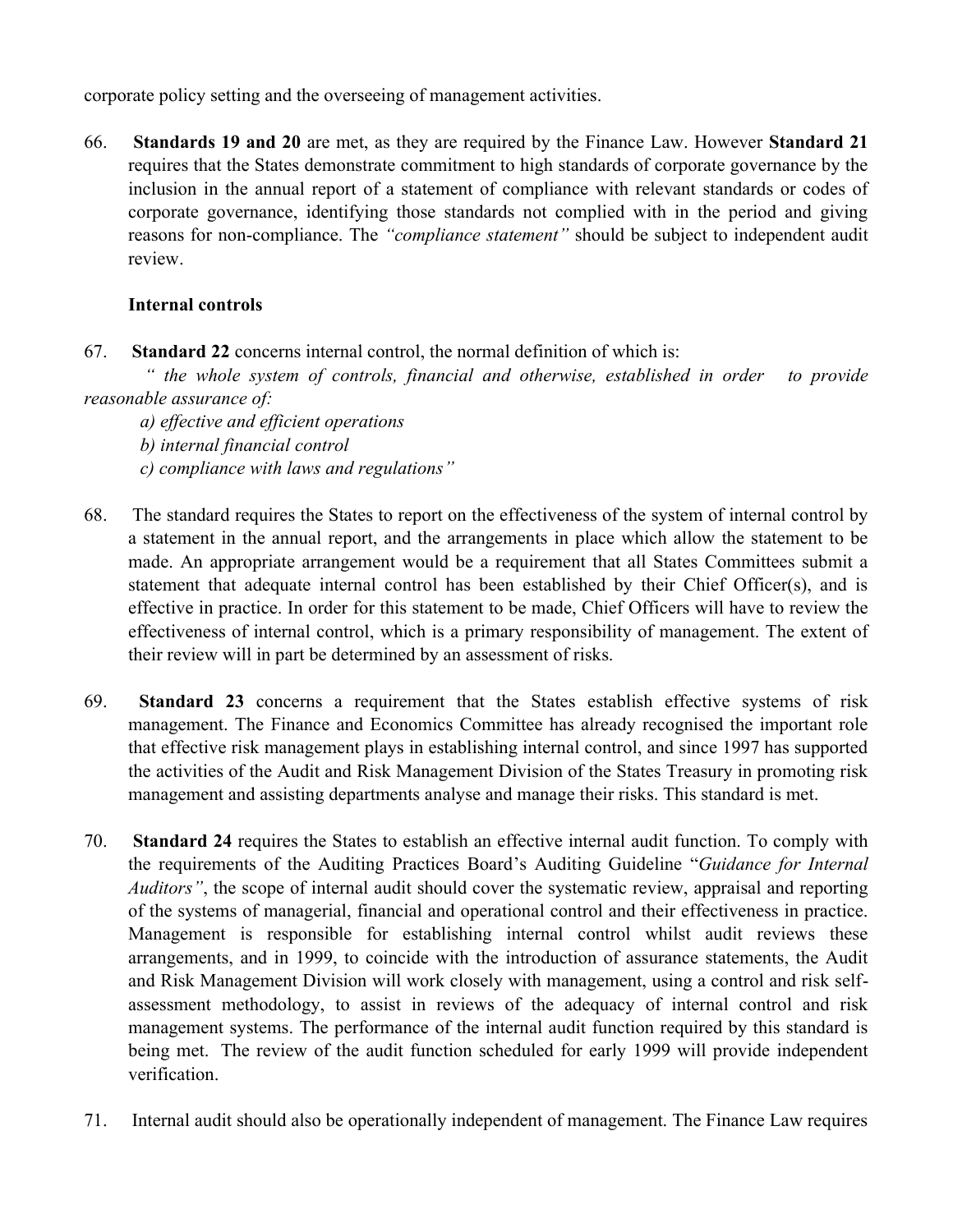the Treasurer of the States to carry out internal audit, with a compliance role in respect of that law. As part of the States management structure, the role undertaken by the Treasurer in respect of internal audit compromises, in theory but not in practice, the independence of the internal audit function. The Commission recognises that the Finance and Economics Committee has recently commissioned an independent review of the States audit arrangements, the terms of reference for which include the issue of audit independence.

## **Audit Committees**

72. **Standard 25** concerns the establishment of an Audit Committee. The States has already in place a States Audit Commission (current terms of reference are attached at Appendix 1), and each States Committee has been requested to establish an Audit Committee by the Finance and Economics Committee, and most of these will be in place in 1999. Whilst the main thrust of these bodies has been to review value for money, the standard requires that this be re-examined since audit committee functions should include:

 to review with management the adequacy of the internal control system, the adequacy of procedures to ensure compliance with statutes and regulations, compliance with relevant codes of corporate governance, the financial statements, and the adequacy of financial information presented to the States.

 to ensure that the internal audit function is adequately resourced and has appropriate standing within the organisation.

to review the activities of the internal audit function.

to manage, on behalf of the States, the relationship with the States Auditor.

73. To meet this standard, there may be a need for the terms of reference of both the States Audit Commission and the Audit Committees to be Re-examined, following the publication of the Review of the States Audit Arrangements.

## **External Auditors**

74. **Standard 26** concerns relationships with the States Auditor. Whilst the Finance Law contains much that would satisfy this standard, this is supported by the States Audit Commission's role in this respect. This is in accordance with best practice, though the States Audit Commission's role may need to be strengthened as the current relationship with the States Auditor is frequently compromised. It is not best practice for the Finance and Economics Committee to directly contract non-audit work with the States Auditor without the States Audit Commission being satisfied that there are no conflicts of interest and the auditor's independence will not be compromised. The solution is for the Finance and Economics Committee to either use other accountancy firms, or to seek the prior approval of the States Audit Commission if it wishes to use the States Auditor. This would fully satisfy this standard.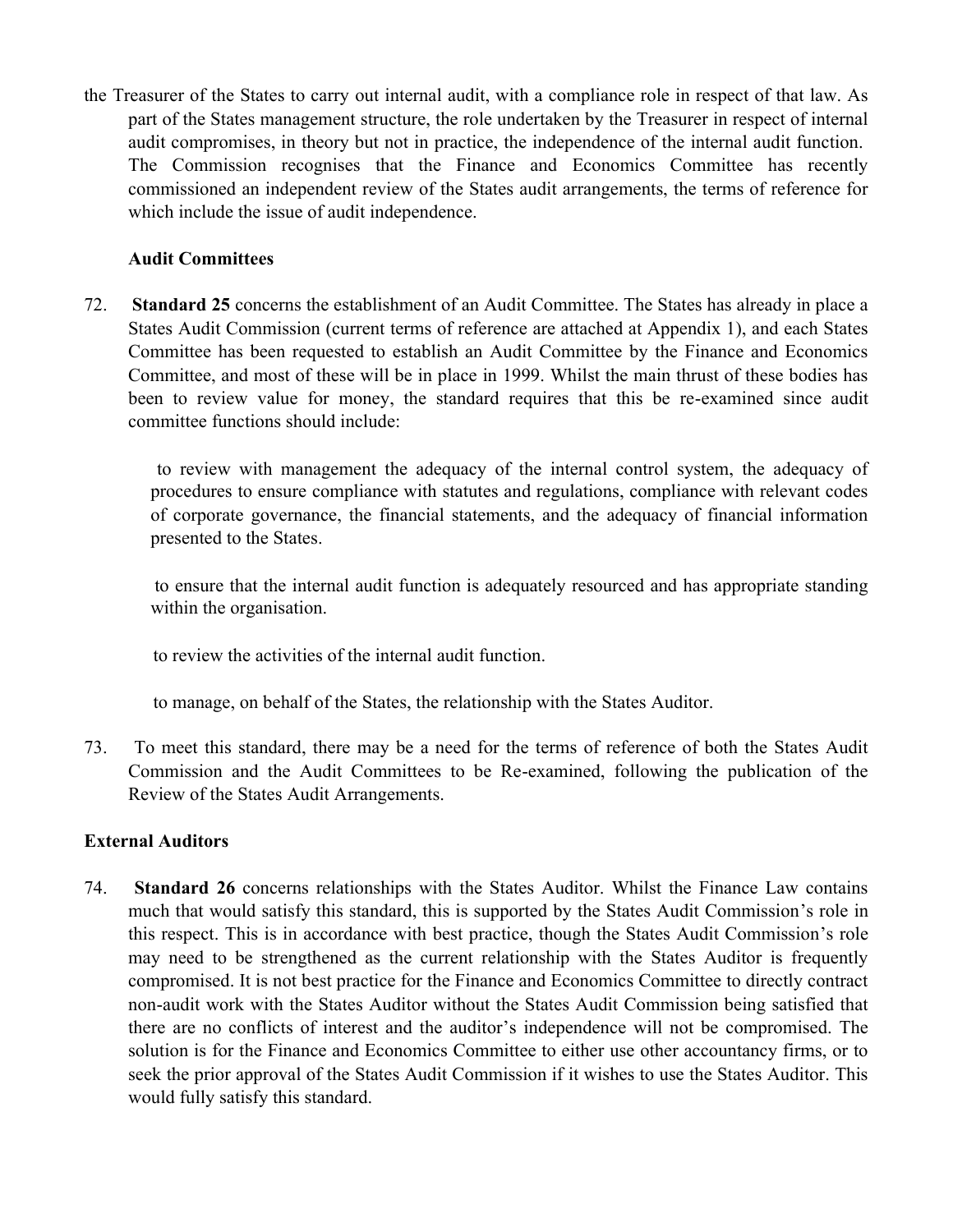## **STANDARDS OF BEHAVIOUR**

## **Leadership**

- 75. In order to meet the requirements of **Standard 27**, the States must accept responsibility for determining those values and standards which serve to define the culture of the States' administration and govern the behaviour of everyone within it.
- 76. States members have a special responsibility to exemplify the high standards of personal behaviour they expect others within the States' administration to meet. This reinforces the need for induction training for members to ensure a proper understanding of their responsibilities and the standards of behaviour expected of them.

## **Codes of Conduct**

77. **Standard 28** reflects the Nolan report's proposal that public service bodies should draw up codes of conduct incorporating its seven principles of public life, to apply to both members and staff. Such a code is already contained within the States of Jersey Members Handbook Chapter 7 (attached at Appendix 2), although the demands of corporate governance would require that a similar code be introduced for all staff. A recent audit review of fraud and the proper conduct of public business has also recommended that a code of ethics should be produced for the States of Jersey. A comparative code is attached at Appendix 3.

## **Conflicts of interest**

78. **Standard 29** requires that complete openness be observed in the treatment of interests, particularly in their declaration. Best practice is to maintain a register of interests, and the States meet this standard in this respect for its Members, although not for officers. Further action is required to extend this standard to the interests of staff, where there is a significant gap at present.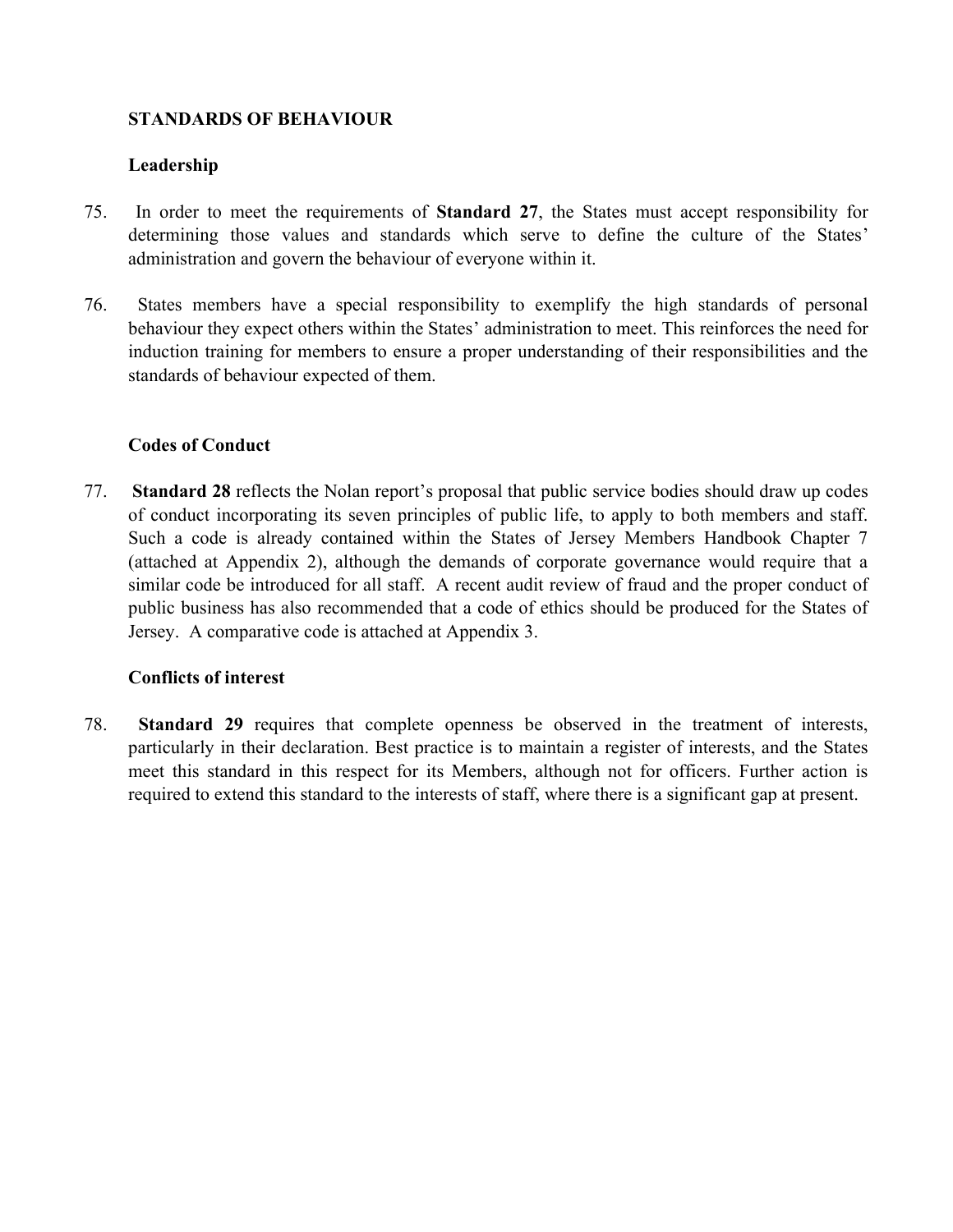## **6. STATES OF JERSEY CODE OF CORPORATE GOVERNANCE**

79. The development of this specific code as an example of corporate governance for the States of Jersey, and its adoption by the States, is essentially a commitment to best practice in the direction and control of States' activities. It is based on the code developed by CIPFA and is intended to send out a clear message to all involved in the administration and delivery of services, and to the Public of the Island, that the States of Jersey will conduct its affairs in accordance with fundamental principles of corporate governance and standards of conduct in public life.

### **The Code**

80. The example Code has been drafted into three parts - a high level statement of intent, supported by the minimum requirements to fulfil the statement, and a framework of roles and responsibilities for the statement to be implemented, monitored and maintained.

### Statement of Intent

*"The States of Jersey regard openness, integrity and accountability as essential to the good and proper conduct of government business, supported by selflessness, objectivity, honesty and leadership from all involved in public life"*

States of Jersey Standards of Corporate Governance.

*"The States of Jersey require all States Committees, and other public bodies appointed by Act of the States, to direct and control their activities in accordance with the Statement of Intent, and to establish and maintain effective arrangements which will ensure:*

 *that public funds are properly safeguarded, are used economically, efficiently and effectively, and in accordance with statutory authority;*

*that their roles, objectives and performance are clearly and fully communicated;*

*the full and effective control of their activities;*

 *openness in their public affairs, subject only to a proper and appropriate level of confidentiality;*

*that a balance of power and authority is maintained;*

*that all appointments are based on merit;*

 *that systems of internal control and risk management are effectively maintained, and are subject to independent review;*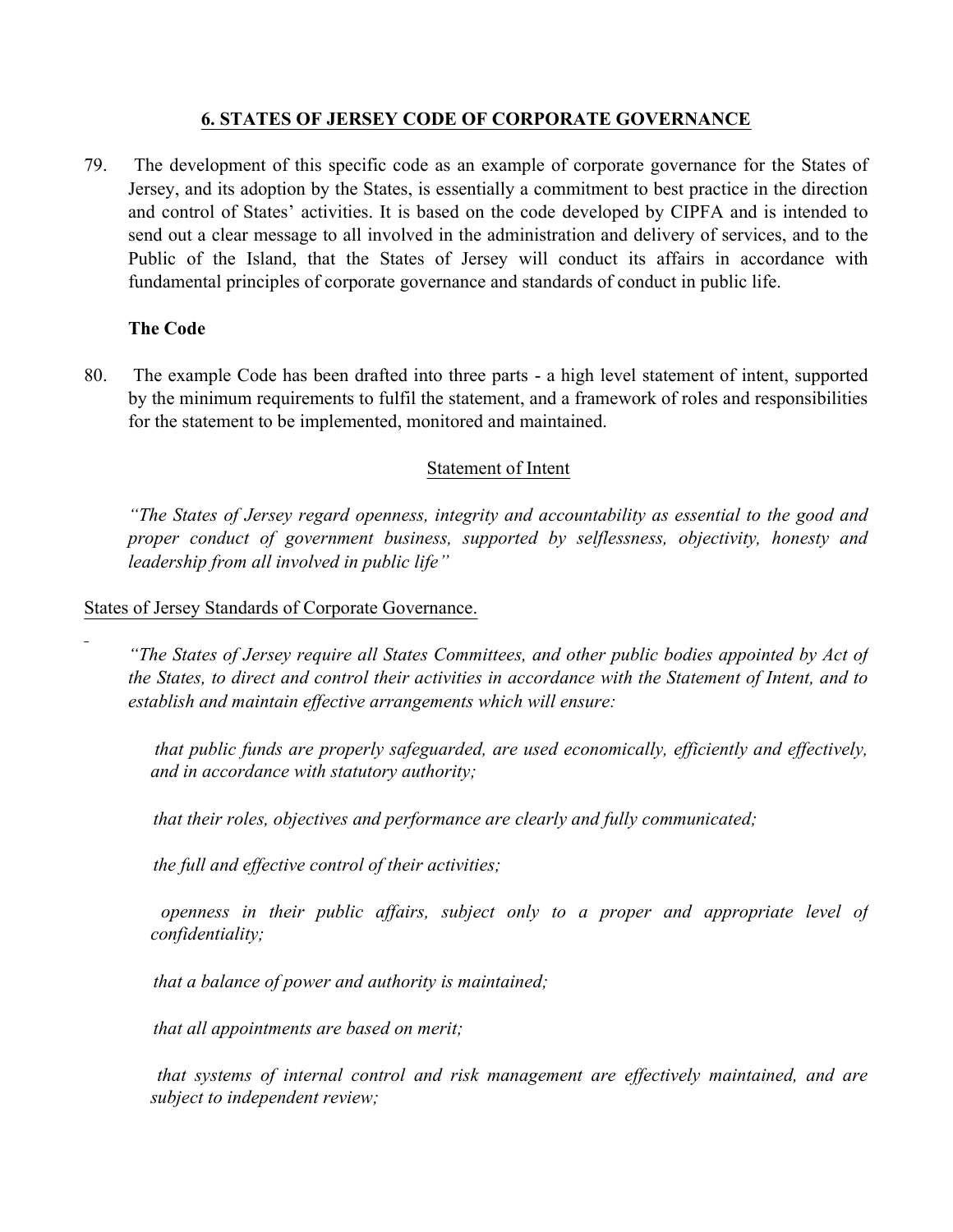*that conduct is not influenced by prejudice, bias or conflicts of interest;*

*that an annual statement of compliance with this Code can be made;*

 *that the Annual Report and Accounts of the States of Jersey can state that effective systems of internal control and risk management are established and maintained."*

Framework of Roles and Responsibilities.

*"The States of Jersey wishes to establish a strong framework of responsibilities for corporate governance, with clear roles established, as follows:*

 *the House Committee will review its code of conduct for members, and will arrange appropriate induction training for new members;*

 *the Establishment Committee will issue appropriate guidance to all Committees on a code of conduct for staff;*

 *all Committees will have their operations subject to scrutiny by an Audit Committee; an independent body (currently the States Audit Commission) will have responsibility for monitoring the adequacy of internal and external audit , monitoring compliance with this code and making recommendations thereon, and the publication of appropriate performance measures.;*

 *the annual statements of compliance with this code and effective internal control and risk management systems will be subject to review by the States Auditor, who shall report thereon in the annual Report of the States Auditor;*

 *any legislative changes required by this code will be put into effect by the relevant Committees at the earliest opportunity."*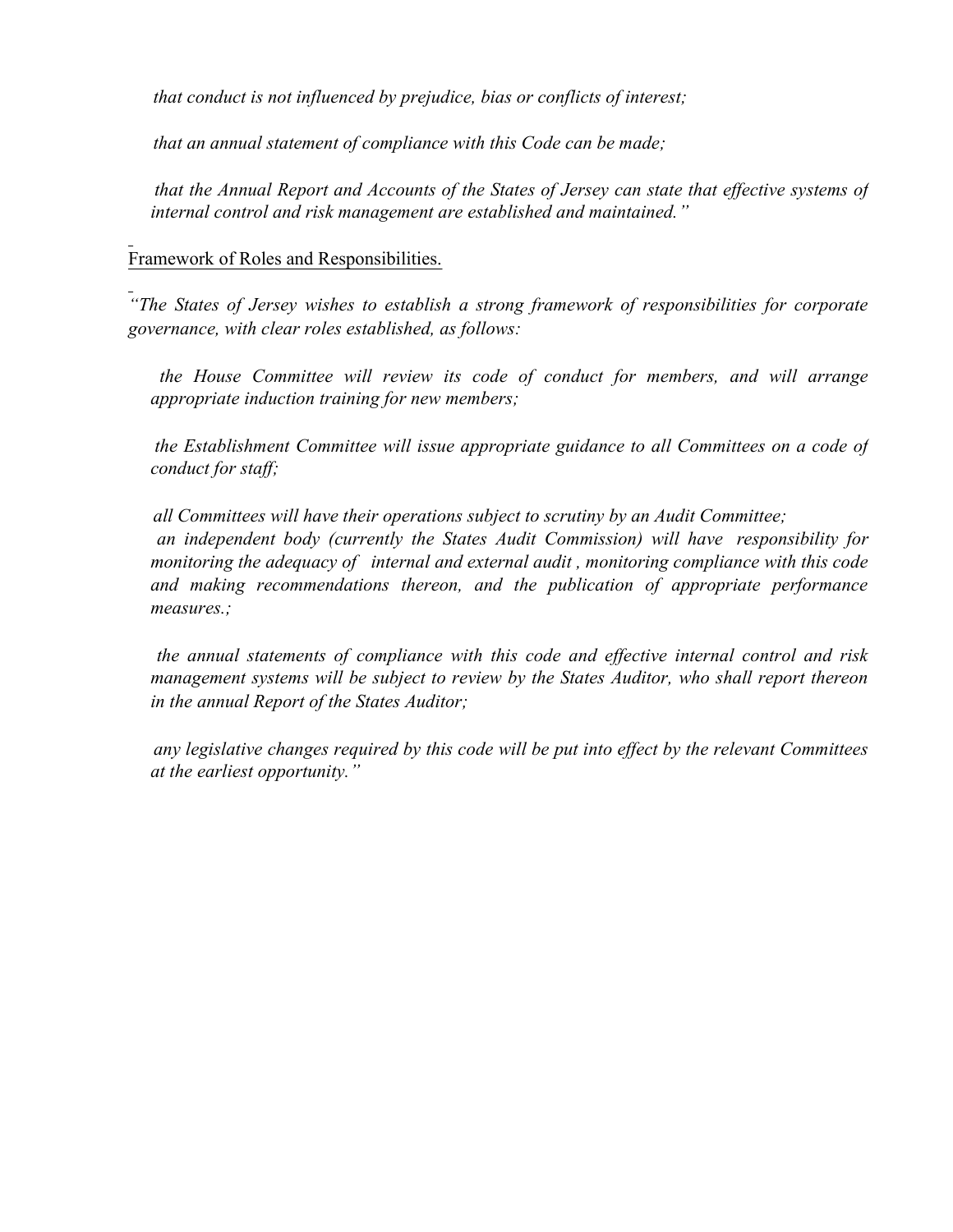## **7. CONCLUSION**

- 81. It is now widely acknowledged that the principles of corporate governance are as applicable to public services as they are to the private sector. In the U.K. codes have been developed for central government, NHS boards, Housing Associations, and leading Local Authorities.
- 82. This report analyses the existing practices within the States of Jersey and proposes a Code of Corporate Governance for the States of Jersey, based on best practice, as the first step towards a recognition that such a code is not only seen as a positive response to public disquiet over the performance of government, but will be of benefit to all involved in the States' administration by the clear direction given. This should, in turn, lead to greater public accountability and deliver better value for money to the taxpayer.
- 83. The standards of corporate governance developed for the public sector are mutually supportive and should be taken as a whole. They reflect current best practice across the public sector.
- 84. Public expectations of corporate behaviour in the public services are continually rising, and the adoption of good standards of corporate governance offers a practical response to these rising expectations.
- 85. The Chartered Institute of Public Finance and Accountancy (CIPFA) fully supports the adoption of standards of corporate governance and states:
	- *"There is no objective evidence that standards of corporate governance in the public services generally are falling. However, the fact that the public services are currently undergoing wide-ranging structural and managerial changes enhances the need for extra vigilance and care to ensure that sound systems of corporate governance are set in place and work in practice. A recognition of the principles of good corporate governance and the observance of standards reflecting those principles should ensure that any potential problems can be discovered and quickly brought to light. No system of corporate governance can provide total protection against management failure or fraudulent behaviour. However, risks can be reduced by making all participants in the corporate governance process aware of what is expected of them".*
- 86. The examination of the current practices within the States, measured against the best practice standards, reveals a fair degree of compliance. However, the States do need to adopt a specific code, applicable to the activities of all States Committees, to send out a clear message that the conduct of government will be improved. There are areas where further investigation of current practice is required, to clarify and strengthen controls of activities, and the adoption of a code would ensure that this takes place.

Signed:

Advocate C G P Lakeman (Chairman)